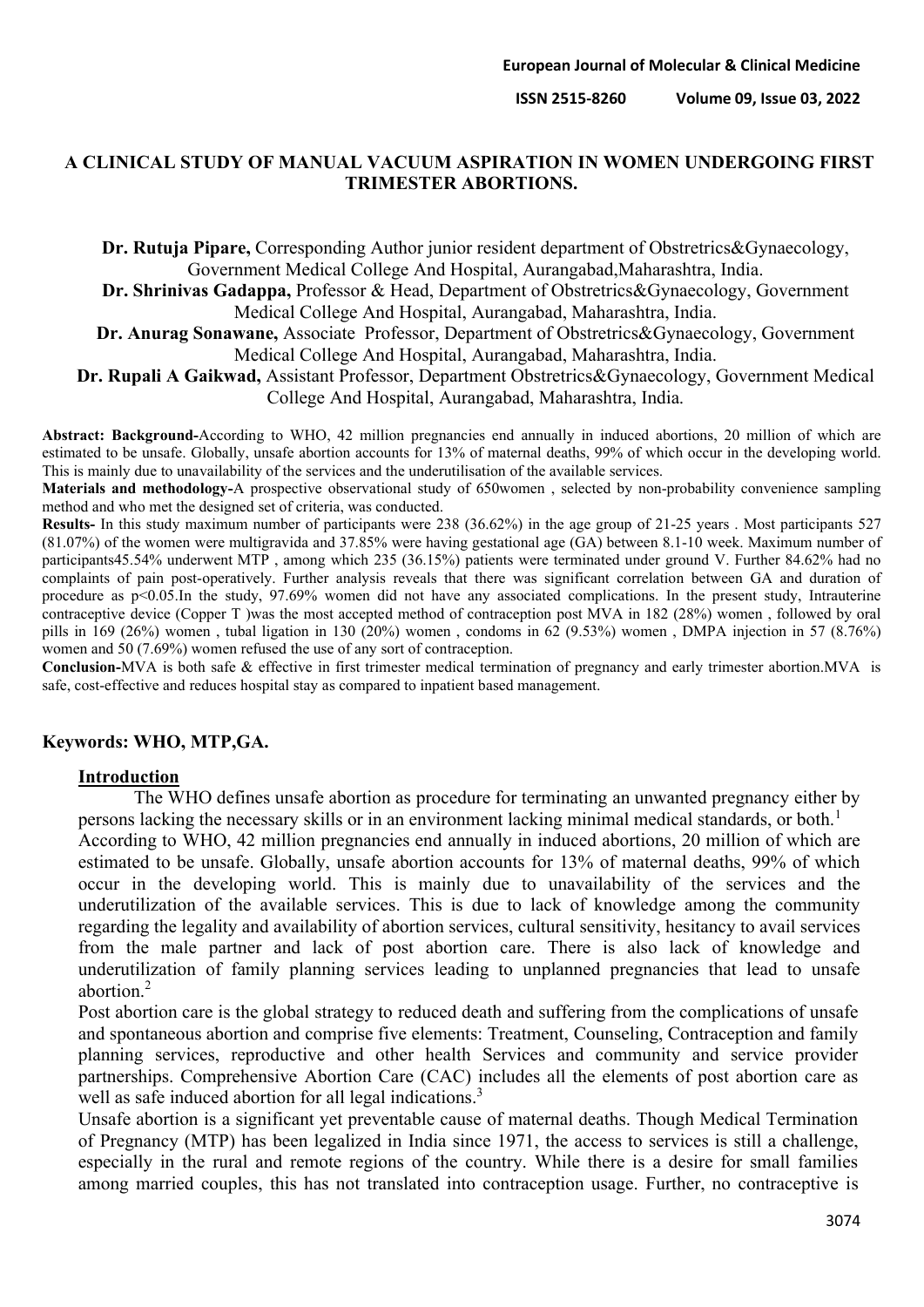100% effective and therefore, safe abortion services would always be a necessary component of reproductive healthcare.4

IPAS introduced the concept of CAC in India in the year 2000. IPAS development foundation's CAC program strives to provide safe, high quality services including abortion, post abortion care and family planning, which are affordable and acceptable to women.<sup>5</sup>

# **1. Aim and objectives**

- This study was aimed to study the demographic profile i.e., residence, education, socio-economic status and religion of women undergoing MVA.
- To study the complications of MVA.
- To study the contraceptive acceptance after undergoing abortion.

# **2. Material and Methodology**

A prospective observational study conducted in the department of obstetrics and gynaecology in tertiary care hospital from 2019-2021. The study was conducted after formal approval of institutional ethical committee. Total 650 samples were selected and who met the designed set of criteria. Informed written consent was taken from patients and their families.

## **Inclusion criteria**:

- 1. Women who are willing to participate in the study.
- 2. All the women undergoing MVA at this institute.
- 3. Women with no clinical signs of infection (fever, offensive discharge or generalized lower abdominal pain).
- 4. Women with missed abortion.
- 5. Women with blighted ovum.
- 6. Women with incomplete abortion.
- 7. Women with early pregnancy failure

### **Exclusion criteria**:

- 1. Women not willing to participate in study.
- 2. Women with >12 weeks period of gestation.
- 3. Women with fibroid uterus >12 weeks in size.
- 4. Women with uterine malformation.
- 5. Women with uterine infection.

## **Clinical grounds for inclusion:**

A thorough clinical examination and pelvic examination was carried out which included the inspection of the cervix and the vaginal canal for abnormalities, signs of infection and any vaginal discharge. Bimanual examination was done to note the size, shape, position and mobility of the uterus. A cafeteria approach of contraception was provided. The women were explained about the available methods of contraception and counselling regarding the advantages and disadvantages of every contraceptive was explained.

## **3. Results**

A total 650 cases in the study period were analysed.In the present study, it was observed that 238  $(36.62\%)$  women were in the age group of 21-25 years and mean age was found to be  $26.18 \pm 5.14$ . About 443 (68.15%) women hadsecondary education and382 (58.77%) womenwere from rural area. Most of cases 286 (44%) were belonging to upper lower class followed by 144 (22.15%) in lower class, 133 (20.46%) in lower middle class and 87 (13.39%) in upper middle class.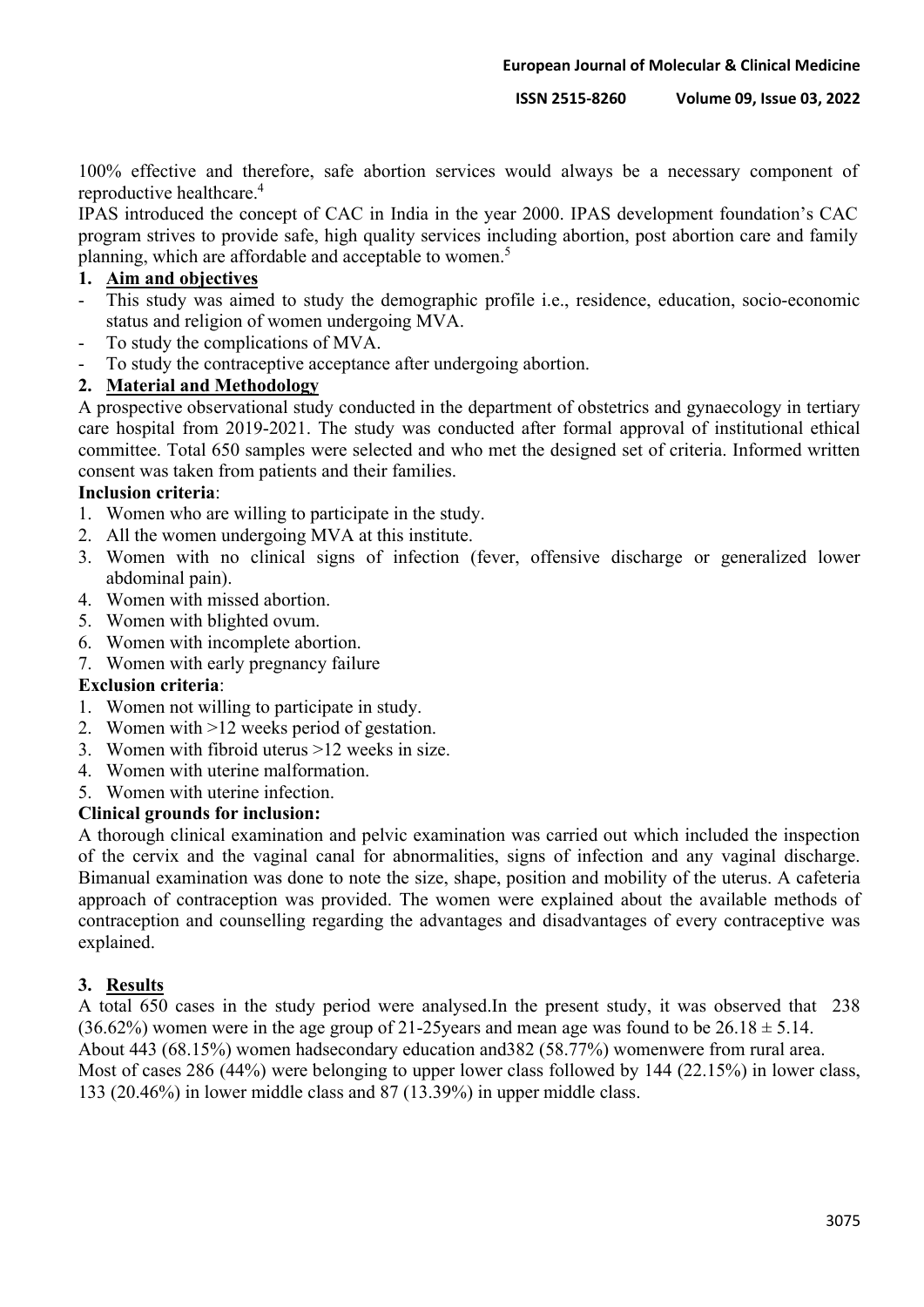

In the study, 527 (81.07%) of the women were multigravida and 123 (18.92%) cases were Primigravida. 246 (37.85%) women were having gestational age (GA) between 8.1-10 week followed by 229 (35.23%)women with 6.1-8 weeks of GA, 121 (18.62%) had 10.1-12 weeks of GA.



Most of cases 296 (45.54%) underwent MVA indicated for MTPamong which 235 (36.15%) patients were terminated underground V i.e. contraception failure. Other indicationsbeing missed abortion in 167 (25.69%) women , followed by incomplete abortion for 160 (24.62%) women , 18 (2.77%) had early pregnancy failure and 9 (1.38%) had blighted ovum.

| SN | Indication                                                            | Frequency<br>$(n=650)$ | Percentage |
|----|-----------------------------------------------------------------------|------------------------|------------|
| 1  | <b>Medical Termination of pregnancy (MTP)</b>                         | 296                    | 45.54      |
|    | a. To save life of pregnant women                                     | 01                     | 00.15      |
|    | b. To prevent grave injury to physical and<br>mental health of mother | 49                     | 07.54      |
|    | c. Eugenic (Anomalous Fetus)                                          | 04                     | 00.62      |
|    | d. Humanitarian (Rape)                                                | 07                     | 01.08      |
|    | e. Contraceptive failure                                              | 235                    | 36.15      |
| 2  | <b>Missed abortion</b>                                                | 167                    | 25.69      |
| 3  | Incomplete abortion                                                   | 160                    | 24.62      |
| 4  | <b>Blighted ovum</b>                                                  | 9                      | 01.38      |
| 5  | Early pregnancy failure                                               | 18                     | 02.77      |
|    | TOTAL                                                                 | 650                    | 100        |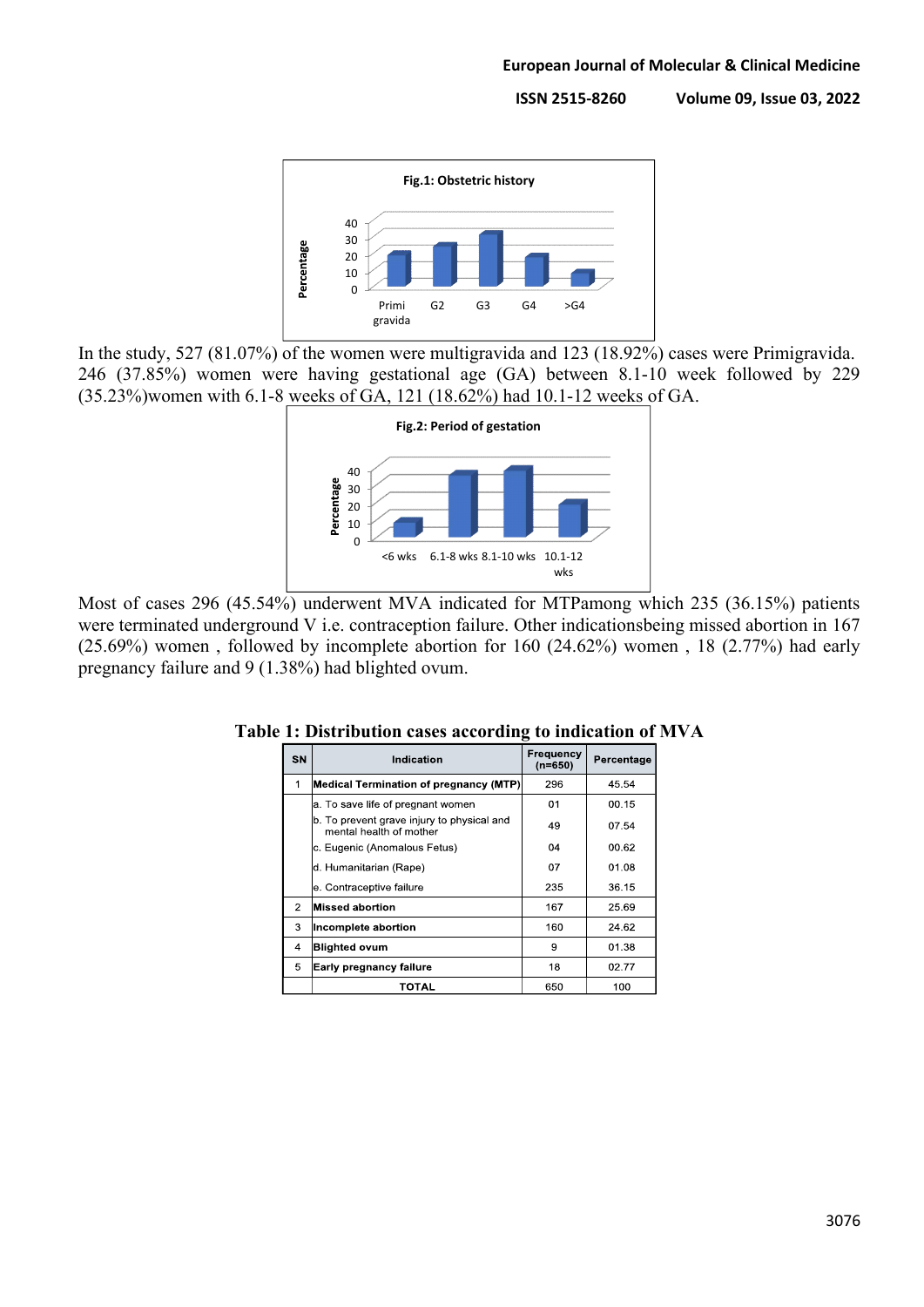

Out of 650 cases 239 (36.77%) cases had associated high risk factors which were Anemiain 97 (14.92%)women , Previous one LSCS in 53 (8.15%) women , hypothyroidism in 28 women (4.31%), Previous two LSCS in 21 (3.23%) women ,Diabetes Mellitus in 12 (1.85%) women ,hypertension in 10 (1.54%) women ,heart disease in 2 (0.31%) women and H/O any uterine surgery other than LSCS in 2  $(0.31\%).$ 

| $1400 \pm 111 \pm 1100$ |                                                      |                               |            |  |  |
|-------------------------|------------------------------------------------------|-------------------------------|------------|--|--|
| <b>S.N.</b>             | <b>High risk factors</b>                             | <b>Frequency</b><br>$(n=650)$ | Percentage |  |  |
| 1                       | Anemia                                               | 97                            | 14.92      |  |  |
| $\overline{2}$          | Previous 1 LSCS                                      | 53                            | 08.15      |  |  |
| 3                       | Previous 2 LSCS                                      | 21                            | 03.23      |  |  |
| $\overline{4}$          | Previous 3 LSCS                                      | 03                            | 00.46      |  |  |
| 5                       | Hypothyroidism                                       | 28                            | 04.31      |  |  |
| 6                       | Hypertension                                         | 10                            | 01.54      |  |  |
| $\tau$                  | <b>Heart Disease</b>                                 | 02                            | 00.31      |  |  |
| 8                       | H/O any uterine<br>surgery other than<br><b>LSCS</b> | 02                            | 00.31      |  |  |
| 9                       | Diabetes Mellitus                                    | 12                            | 01.85      |  |  |
| 10                      | Other                                                | 11                            | 01.69      |  |  |
| 11                      | No any associated<br>risk factors                    | 411                           | 63.23      |  |  |

# **Table 2: High Risk factors**

In present study, 97.69% women did not have any associated complications. In 15 (2.31%) cases blood loss more than 100 ml were observed during MVA.

| S.<br>N.       | Intra-operative<br>Complication | Freque<br>ncy<br>$(n=650)$ | Percen<br>tage |
|----------------|---------------------------------|----------------------------|----------------|
|                | No complication                 | 63                         | 97.69          |
| $\overline{2}$ | Blood loss $>100$ ml            | 15                         | 02.31          |
| $\overline{3}$ | Injury to the cervix            | 00                         |                |
|                | Anesthetic                      |                            |                |

### **Table 3: Intra-operative complications**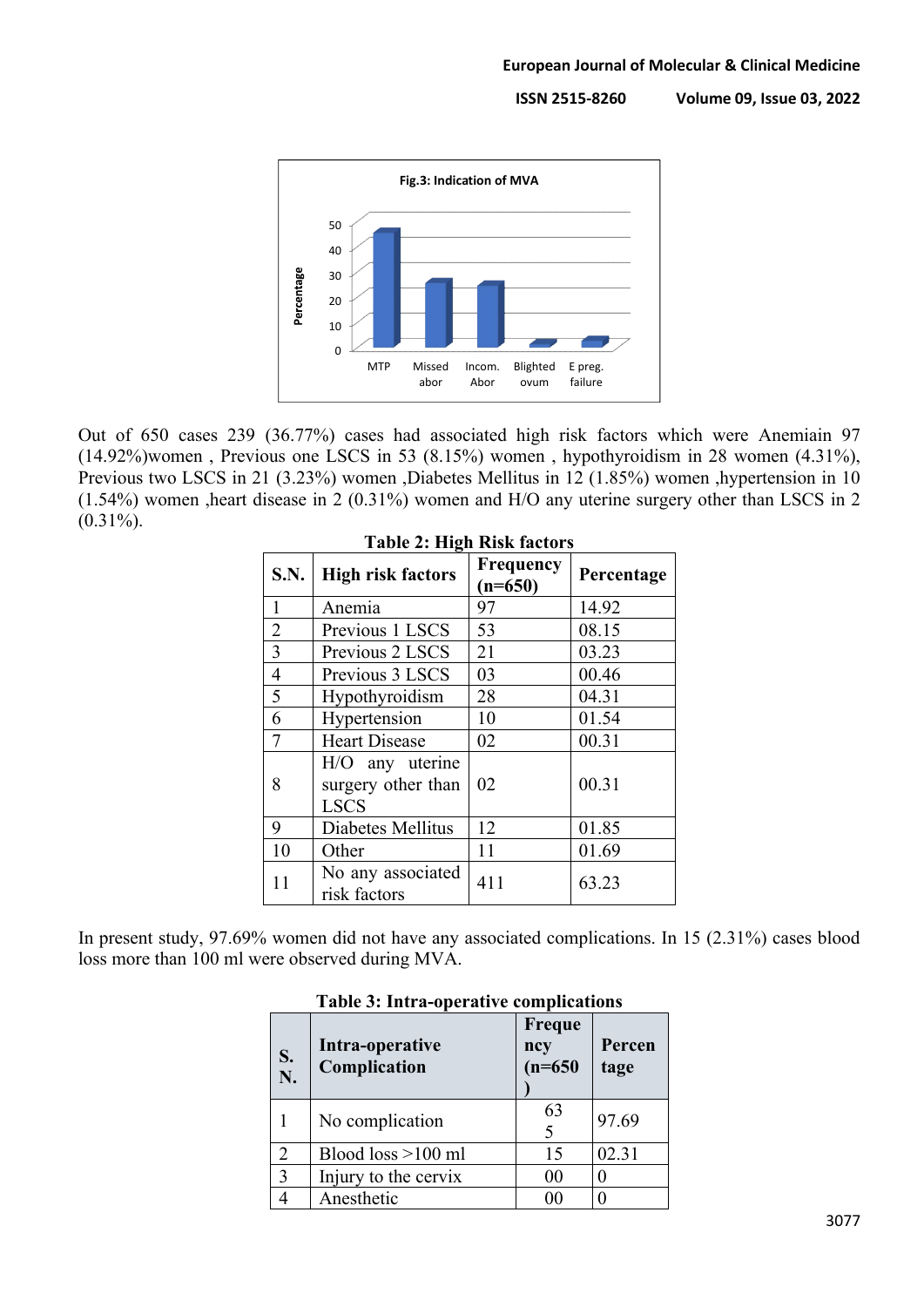| complication        |  |
|---------------------|--|
| Uterine perforation |  |

### **Table 4: Post-operative complications**

| <b>S.N.</b> | Post-operative<br>complications                          | Frequency<br>$(n=650)$ | Percentage |
|-------------|----------------------------------------------------------|------------------------|------------|
|             | Bleeding                                                 | 04                     | 00.62      |
| 2           | GI<br>symptoms<br>(diarrhea,<br>&<br>nausea<br>vomiting) | 64                     | 09.85      |
| 3           | Fever                                                    | 10                     | 01.54      |
| 4           | Incomplete<br>abortion                                   | 02                     | 00.31      |
|             | N <sub>o</sub><br>any<br>complication                    | 570                    | 87.69      |

In the present study almost 550 (84.62%) had no complaints of pain postoperatively assessed through visual analog scale (VAS). In 9.85% GI symptoms (such as diarrhoea, nausea & vomiting) were observed which could be attributed to the use of misoprostol.

| <b>Table 5: Post-operative pain score according to VAS</b> |                           |                               |            |  |
|------------------------------------------------------------|---------------------------|-------------------------------|------------|--|
| <b>S.N.</b>                                                | <b>Pain score</b>         | <b>Frequency</b><br>$(n=650)$ | Percentage |  |
| $\mathbf{1}$                                               | No pain                   | 550                           | 84.62      |  |
| $\overline{2}$                                             | Mild<br>pain              | 74                            | 11.38      |  |
| 3                                                          | Moderate<br>pain          | 26                            | 04.00      |  |
| $\overline{4}$                                             | Severe<br>pain            | 0                             |            |  |
| 5                                                          | Very<br>severe<br>pain    |                               |            |  |
| 6                                                          | Worst<br>possible<br>pain |                               |            |  |

# **Table 5: Post-operative pain score according to VAS**

Mean duration of MVA procedure was found to be  $9.07 \pm 1.68$ . there was significant correlation between GA and duration of procedure asp<0.05. There was no correlation found between GA, duration of procedure & high risk factors.

**Table 6: Correlation between GA and duration of the procedure**

| S.N | <b>Weeks</b><br>0Ħ<br>Gestation | Mean<br>duration<br><b>SD</b> | $\pm$   p value |
|-----|---------------------------------|-------------------------------|-----------------|
|     | <6 weeks                        | 8.65<br>士<br>1.77             | 0.024           |
|     | $6.1-8$ weeks                   | 8.75                          | P<0.05          |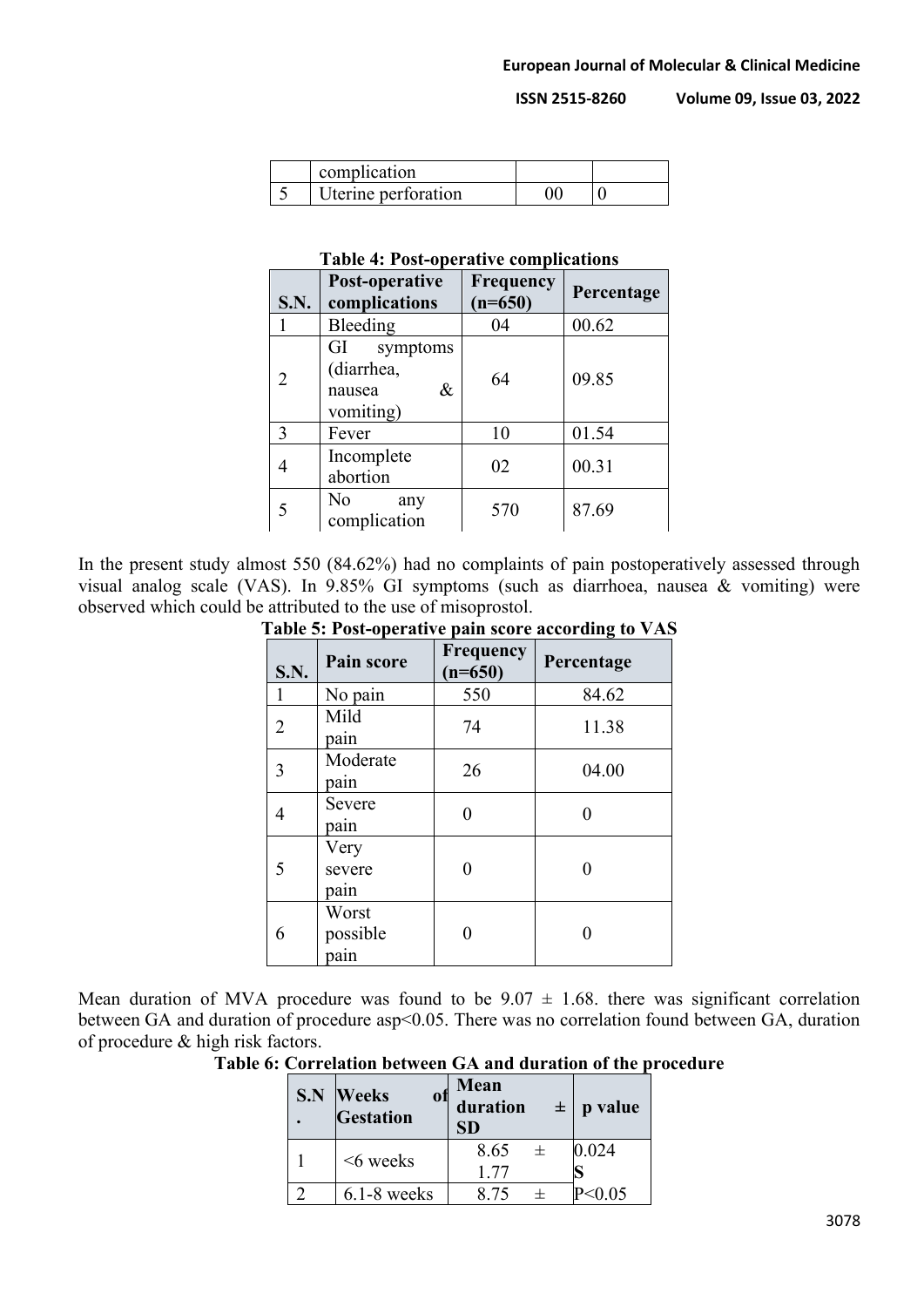|               | 1.52 |        |
|---------------|------|--------|
| 8.1-10 weeks  | 9.26 | $+$    |
|               | 1.57 |        |
| $10-12$ weeks | 9.50 | $^{+}$ |
|               | 1.96 |        |
| Overall       | 9.07 | $^{+}$ |
|               | 1.68 |        |

## S: Significant

**Table 7: Correlation between GA, duration of the procedure and associated high risk factors**

| <b>S.N.</b> | <b>Weeks of Mean</b><br>Gestation $\pm$ SD |                     | <b>High</b><br>factor | risk           | p<br>Valu          |
|-------------|--------------------------------------------|---------------------|-----------------------|----------------|--------------------|
|             |                                            |                     | Yes                   | N <sub>0</sub> | e                  |
|             | <6 weeks                                   | $8.65$<br>1.77<br>士 | 12                    | 42             |                    |
|             |                                            |                     |                       |                |                    |
|             | $6.1 - 8$                                  | 8.75<br>土           |                       |                | 139 0.551          |
|             | weeks                                      | 1.52                | 90                    |                |                    |
| 3           | $8.1 - 10$                                 | 9.26<br>士           | 89                    |                | NS<br>157 P > 0.05 |
|             | weeks                                      | 1.57                |                       |                |                    |
|             | $10 - 12$                                  | 9.50<br>士           |                       |                |                    |
|             | weeks                                      | 1.96                | 48                    | 73             |                    |

## NS: Not Significant

In the present study, Intrauterine contraceptive device (Copper T )was the most accepted method of contraception post MVA in 182 (28%) women , followed by oral pills in 169 (26%) women , tubal ligation in 130 (20%) women , condoms in 62 (9.53%) women , DMPA injection in 57 (8.76%) women and 50 (7.69%) women refused the use of any sort of contraception. In our study we found that, 50 women refused the use of any contraception after the procedure. The commonest reason for refusal being those who were Primigravida (27) and willing to conceive again.

| <b>S.N.</b>    | <b>Contraception</b>  | Frequency<br>$(n=650)$ | Percentage |
|----------------|-----------------------|------------------------|------------|
|                | Oral pills            | 169                    | 26.00      |
| $\overline{2}$ | Condom                | 62                     | 09.53      |
| $\overline{3}$ | Copper T              | 182                    | 28.00      |
| $\overline{4}$ | <b>DMPA</b>           | 57                     | 08.76      |
| $\overline{5}$ | <b>Tubal Ligation</b> | 130                    | 20.00      |
| 6              | None                  | 50                     | 07.69      |

**Table 8: Distribution according to contraception**

About 16 women did not accept contraception due to myths regarding the use of contraception. The myths being IUCD being stuck in the uterus, being infertile forever and not able to conceive again, religious beliefs regarding the use of contraception and family pressure for further conception. Despite giving a cafeteria approach and counselling regarding the use of contraception these women were not willing for the use of any contraception.

**Table 9: Duration of hospital stay**

| <b>S.N.</b> | <b>Reasons</b><br>for<br>non-<br>acceptance | Frequency<br>(n=650) | Percentage |
|-------------|---------------------------------------------|----------------------|------------|
|             | than<br>Less<br>24 hours                    | 506                  | 77.85      |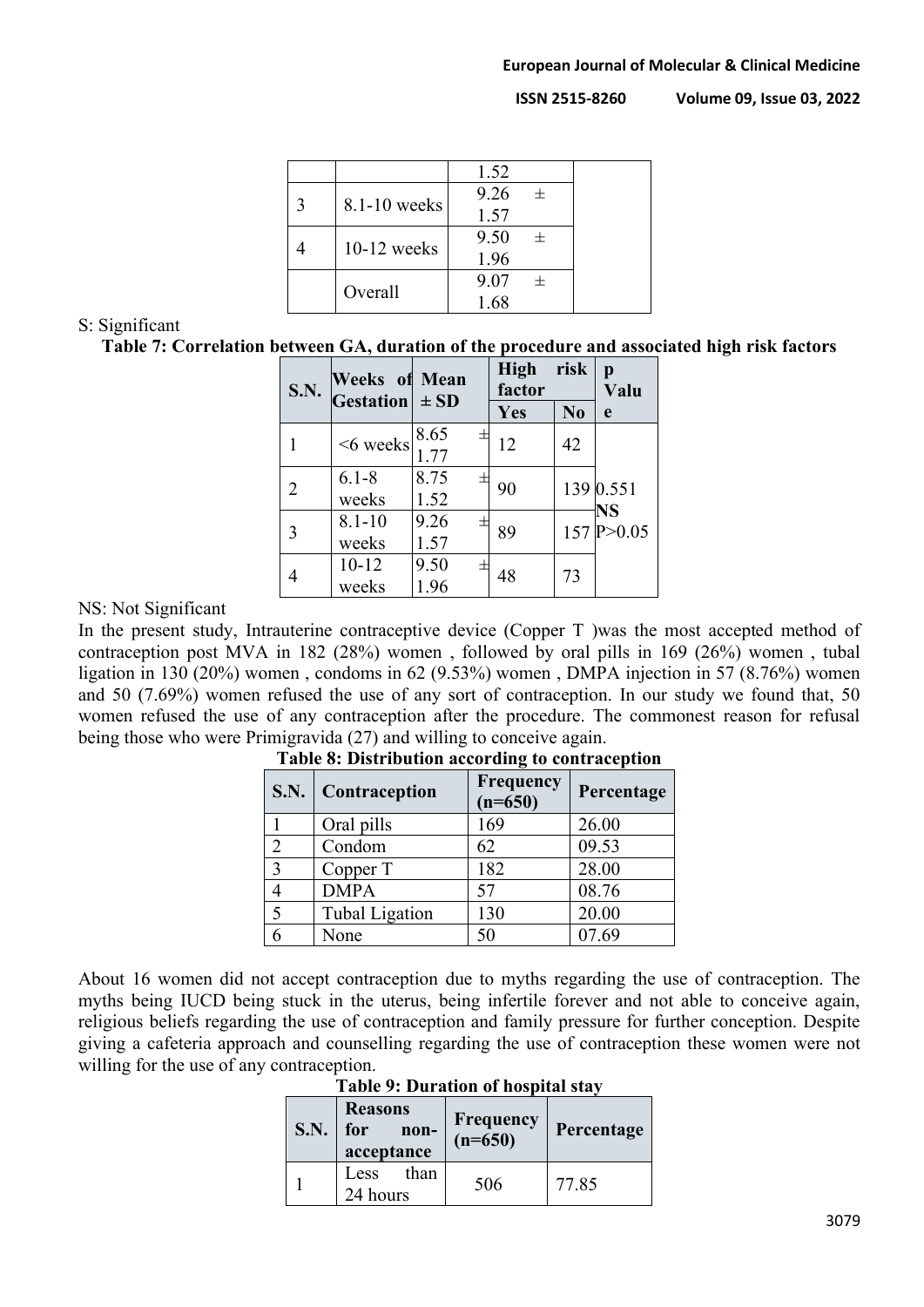

About 506 (77.85%) were discharged in less than 24 hours whereas 144 (22.15%) cases were discharged after 24 hours. MVA was successful in 99.69% women and 00.31% casesneeded further management.



## **4. Discussion**

MVA has been commonly used as a procedure for abortion in early trimesters. MVA has been listed as an effective and safe method of uterine evacuation by WHO. De-spite being simple, inexpensive and easy to handle tool, its use in most of the hospitals is restricted due to unfamiliarity of the clinicians with its use. This study was conducted to assess the efficacy and safety of MVA in pregnancy termination and early pregnancy loses. Efficacy of MVA in this study was 99.69%comparable to reported in the literature. With regards to the safety and complications, MVA was found safe.

Our findings shows that mean age was found to be 26.18 years and standard deviation was 5.14. Similarly, in study done by Samal SK. et.al. <sup>6</sup>found mean age was 27.7. Other studies by Jayshree V et al.<sup>7</sup> found mean age to be 24.39. Anozie OB et al.<sup>8</sup> (28.5) and Takai IU et al.<sup>9</sup> (28.3) found mean age little more than our findings.

In the present study, 443 (68.15%) of the cases had secondary education. Similarly in study by Azman A. et.al. found that most of women (55.2%) had secondary education. Majority of women ,382 (58.77%) were from rural area which is correlated to study done by Samal SK et al.<sup>6</sup> and Garhwal P et.al.<sup>10</sup>.

We found that 81.08% were multigravida and 18.92% were primigravida. Our findings were correlated to the study done by Gupta K et.al.<sup>11</sup> Where majority 95% women were multigravidas also Azman A et al.<sup>12</sup> reported that 89.6% study participants were multigravidas.Majority of the cases, 71 % were having gestational age between 6 to 12 weeks. Our findings were similar to the studies by Garhwal P et.al.<sup>10</sup>, Kamel H et al.<sup>13</sup> and Gupta K. et.al.<sup>11</sup>.

In our study, in 45.54% of the women MVA was done for medical termination of pregnancy.Studies by Samal SK et.al.<sup>6</sup>, Patil T et.al.<sup>14</sup> and Dutta BK et.al.<sup>15</sup> studied MVA done for medical termination of pregnancy in first trimester.

In 15 (2.31%) cases blood loss more than 100 ml was observed during MVA.results were similar to studies conducted by Gupta K et.al.<sup>11</sup>, Tasnim N et.al.65, Jayshree V et.al.<sup>16</sup> and Dutta BK et.al.<sup>15</sup>

Mean duration of procedure was found to be  $9.07 \pm 1.68$  in the present study. Similar findings were seen in a study by Kubra K et.al.<sup>17</sup>. Difference in the duration with other studies due tomost number of cases (91%) had gestational age between 6-12 weeks in our study.

We found that only 15.38 % of patients experienced mild to moderate type of pain not requiring any medication for relief.Patil T et.al.<sup>14</sup> conducted a study where similar results were found. Mondal W et.al.18 conducted a randomized controlled trial comparing oral misoprostol vs manual vacuum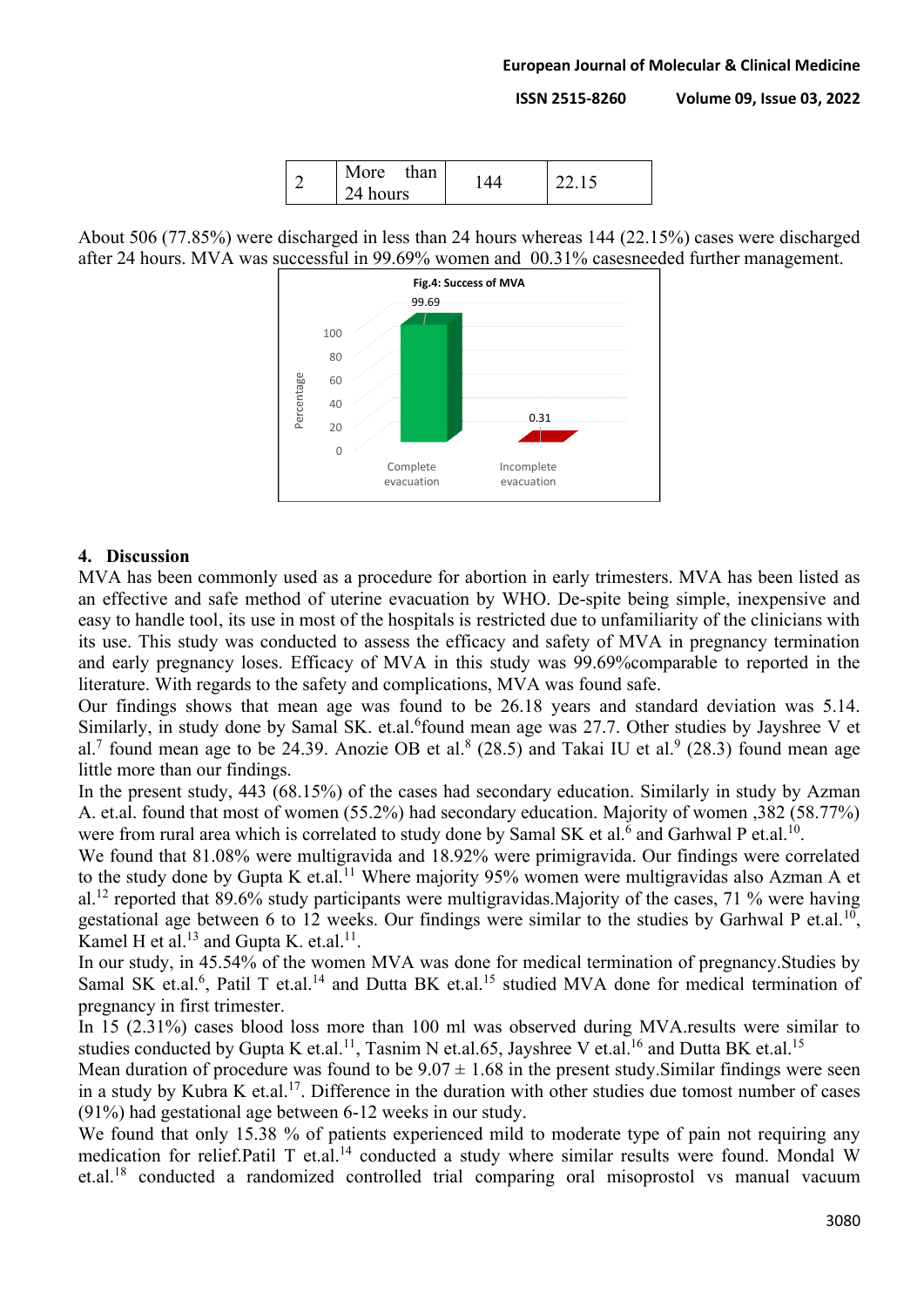aspiration in management of incomplete abortion and found that 6.25% of the patients experienced severe pain after MVA.

In the present study maximum numbers of cases 182 (28%) were using copper T (Cu T) as a contraception.50 women refused the use of any contraception after the procedure. The commonest reason for refusal being those who were Primigravida (27) and willing to conceive again.

Maximum number of cases 506 (77.85%) got discharged in less than 24 hours. Studies conducted by Jayshree V et.al.<sup>16</sup>, Dabhi et.al.<sup>19</sup> and Patil T et.al.<sup>14</sup> showed similar results.

The success rate in our study was 99.69%. Similar results were seen in a study conducted by Bhardwaj M. et.al.<sup>20</sup> (100%), Swati B. et.al.<sup>21</sup> (98%) and Mondal et.al.<sup>18</sup> (95.8%).MVA is safer, less painful and associated with less complications than D and C. Hence over a period of time it has become the best method for surgical evacuation in less than 12 weeks gestational age .

# **5. Conclusion**

MVA is easily accessible to women of both rural and urban societies belonging to any socioeconomic status, so a greater number of MTP can be done in a day at hospital and PHC center. The clinicians have to make decisions as to which method to use for individual patient with different characteristics.MVA is both safe & effective in first trimester medical termination of pregnancy and early trimester abortion.MVA is safe, cost-effective and reduces hospital stay as compared to inpatient based management.

## **References**

- 1. World Health Organization, World Health Organisation Staff, UNAIDS. Safe abortion: technical and policy guidance for health systems. World Health Organization; 2003 May 13.
- 2. World Health Organization. Preventing unsafe abortion: fact sheet. World Health Organization; 2014.
- 3. World health Organization. Safe abortion care: the public health and human rights rationale. Safe Abortion: Technical and Policy Guidance for Health Systems. 2012;19.
- 4. Comprehensive Abortion Care: Training and Service Delivery Guidelines, Second Edition, 2018 by Ministry of Health and Family Welfare, Government of India.
- 5. Turner KL, Huber A. Woman-centered, comprehensive abortion care: Reference manual . Chapel Hill, NC: Ipas. 2013.
- 6. Samal SK, Rathod S, Padhi M. comparative study between manual vacuum aspiration and electrical vacuum aspiration for the first trimester medical termination of pregnancy. Int J ReprodContraceptObstetGynecol 2014; 3:13943
- 7. Jayashree V, Latha K, Mahalakshmi S. Comparative study between manual vacuum aspiration and dilatation and curettage in the surgical management of early incomplete abortion in RMMCH, Tamilnadu: A randomized controlled trial. Int J ClinObstetGynaecol. 2018; 2:14-8.
- 8. Anozie OB, Nwafor JI, Ukaegbe CI, Esike CU, Anozie RO, Lawani LO, Eze JN. A 5-Year Retrospective Study on the Use of Manual Vacuum Aspiration in the Federal Teaching Hospital Abakaliki. Open Journal of Obstetrics and Gynecology. 2019 Feb 1;9(2):142-8.
- 9. Takai IU, Ladu H, Umar UA, AvidimeAR, Muhammad Z. Manual Vacuum Aspiration in the Treatment of First Trimester Miscarriages: Experience from a Northern Nigerian Teaching Hospital. Journal of Basic and Clinical Reproductive Sciences• January-June. 2020;9(2).
- 10. Garhwal P, Rajoria L, Sharma M. A comparison of manual vacuum aspiration with medical method of abortion in termination of pregnancy up to 9 weeks of gestational age. International Journal of Reproduction, Contraception, Obstetrics and Gynecology. 2017 Sep 1;6(9):3813-8.
- 11. Gupta K , Saxena B , A comparative study of manual vacuum aspiration and dilatation & curettage for first trimester termination of pregnancy, International Journal of Advanced Research:2019 :7(5) 451-456.